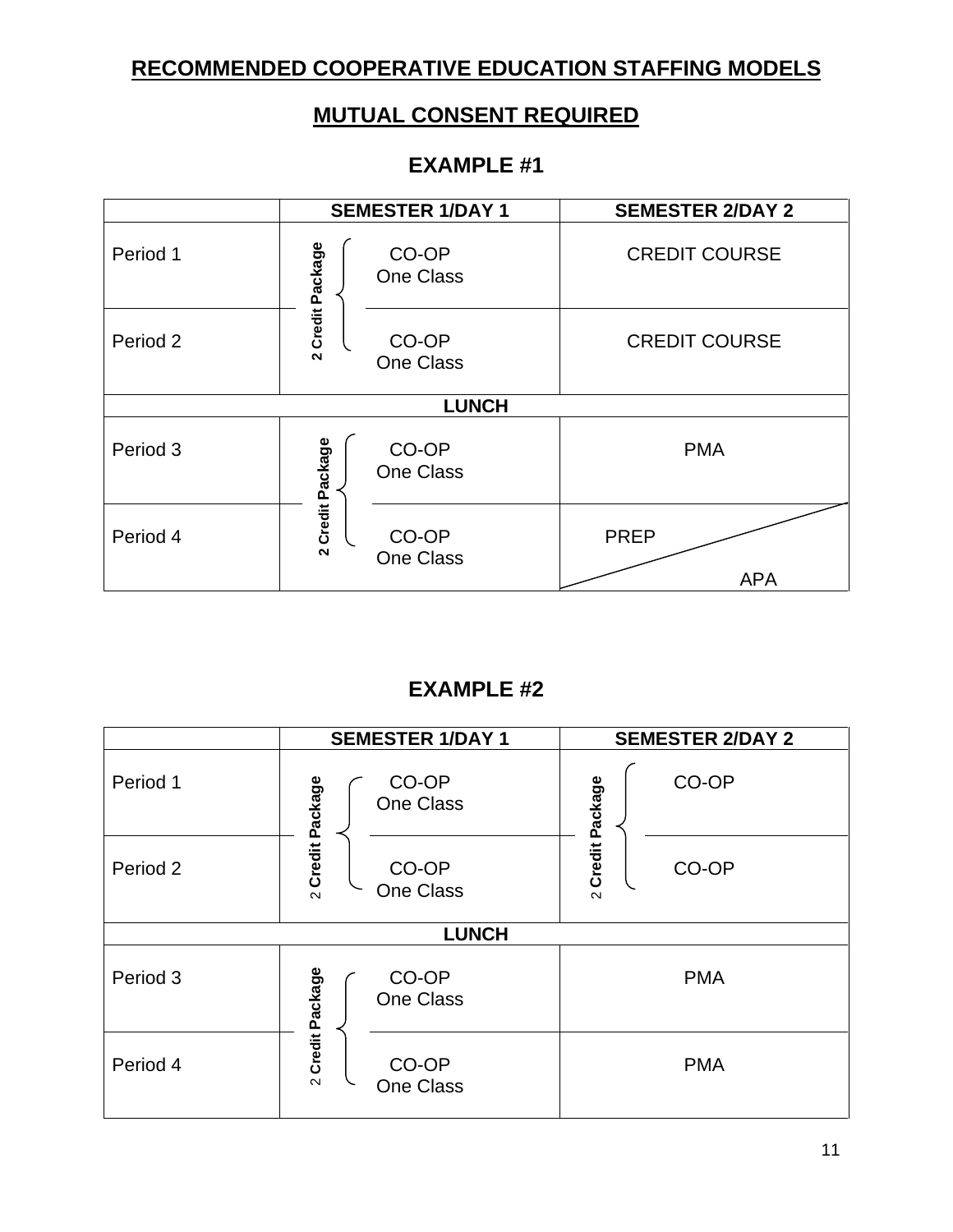# **EXAMPLE #3(a)**

|          | <b>SEMESTER 1/DAY 1</b> |              | <b>SEMESTER 2/DAY 2</b> |
|----------|-------------------------|--------------|-------------------------|
| Period 1 |                         | CO-OP        | CO-OP<br>2 Credits      |
| Period 2 | Credit Package          | CO-OP        | CO-OP<br>2 Credits      |
|          |                         | <b>LUNCH</b> |                         |
| Period 3 | $\ddot{\phantom{0}}$    | CO-OP        | <b>PMA</b>              |
| Period 4 |                         | CO-OP        | <b>PMA</b>              |

# **EXAMPLE #3(b)**

|          |                     | <b>SEMESTER 1/DAY 1</b>                  | <b>SEMESTER 2/DAY 2</b>                  |
|----------|---------------------|------------------------------------------|------------------------------------------|
| Period 1 |                     | <b>Designing Your Future</b><br>1 Credit | <b>Designing Your Future</b><br>1 Credit |
| Period 2 |                     | CO-OP                                    | CO-OP<br>1 Credit                        |
|          |                     | <b>LUNCH</b>                             |                                          |
| Period 3 | Credit Package<br>ო | CO-OP                                    | <b>PMA</b>                               |
| Period 4 |                     | CO-OP                                    | <b>PMA</b>                               |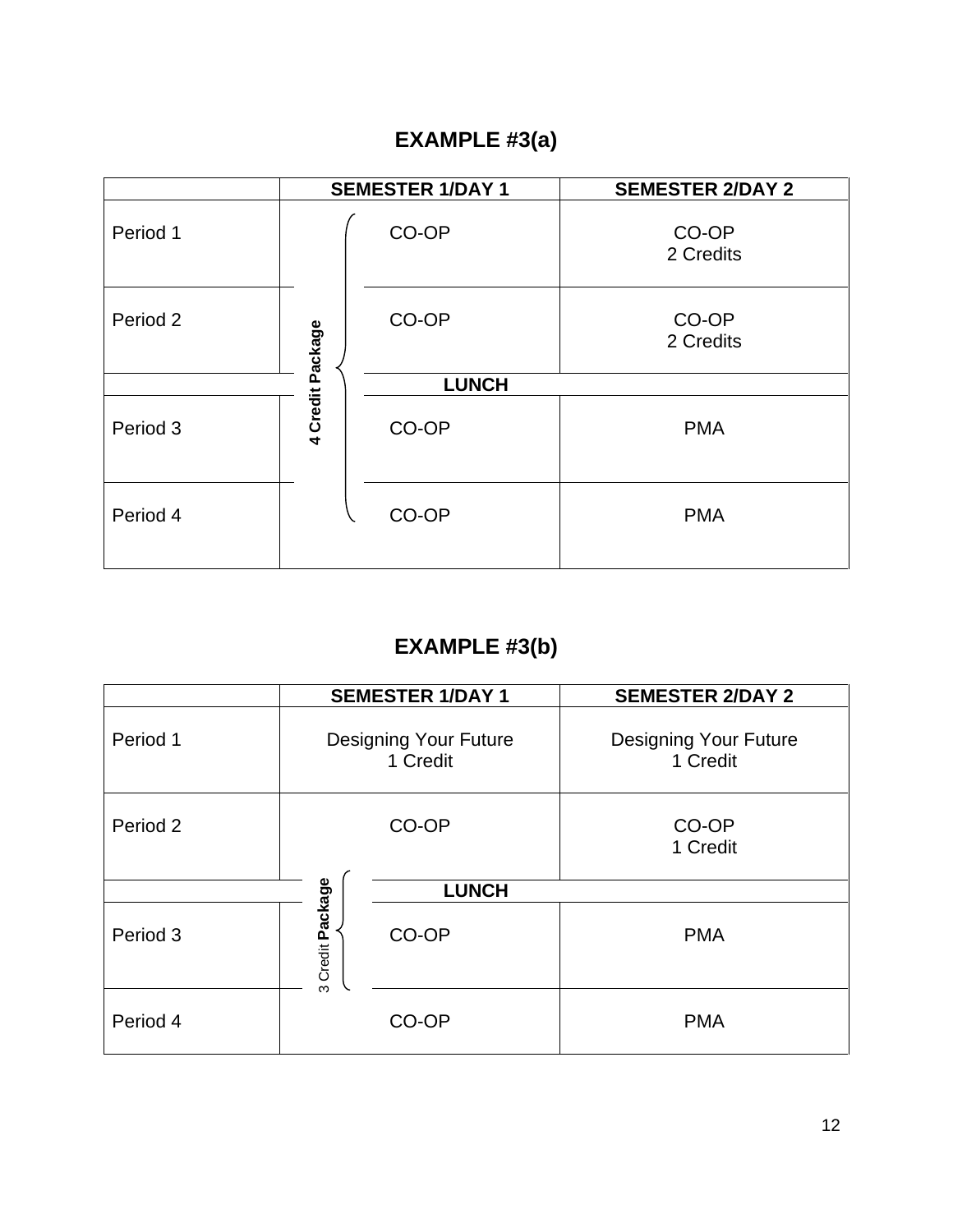#### **RECOMMENDED COOPERATIVE EDUCATION STAFFING MODELS**

#### **MUTUAL CONSENT NOT REQUIRED**

#### **EXAMPLE #1**

|              | <b>SEMESTER 1</b>         | <b>SEMESTER 2</b>          |  |  |
|--------------|---------------------------|----------------------------|--|--|
| Period 1     | CO-OP                     | CO-OP<br>Credit Package    |  |  |
| Period 2     | 2 Credit Package<br>CO-OP | CO-OP<br>$\mathbf{\Omega}$ |  |  |
| <b>LUNCH</b> |                           |                            |  |  |
| Period 3     | <b>PMA</b>                | <b>PMA</b>                 |  |  |
| Period 4     | <b>CREDIT COURSE</b>      | <b>CREDIT COURSE</b>       |  |  |

#### **EXAMPLE #2**

|              | <b>SEMESTER 1/DAY 1</b>    | <b>SEMESTER 2/DAY 2</b>   |  |  |
|--------------|----------------------------|---------------------------|--|--|
| Period 1     | Credit Package<br>CO-OP    | <b>CREDIT COURSE</b>      |  |  |
| Period 2     | CO-OP<br>$\mathbf{\Omega}$ | <b>CREDIT COURSE</b>      |  |  |
| <b>LUNCH</b> |                            |                           |  |  |
| Period 3     | <b>PMA</b>                 | <b>CREDIT COURSE</b>      |  |  |
| Period 4     | <b>CREDIT COURSE</b>       | <b>PREP</b><br><b>APA</b> |  |  |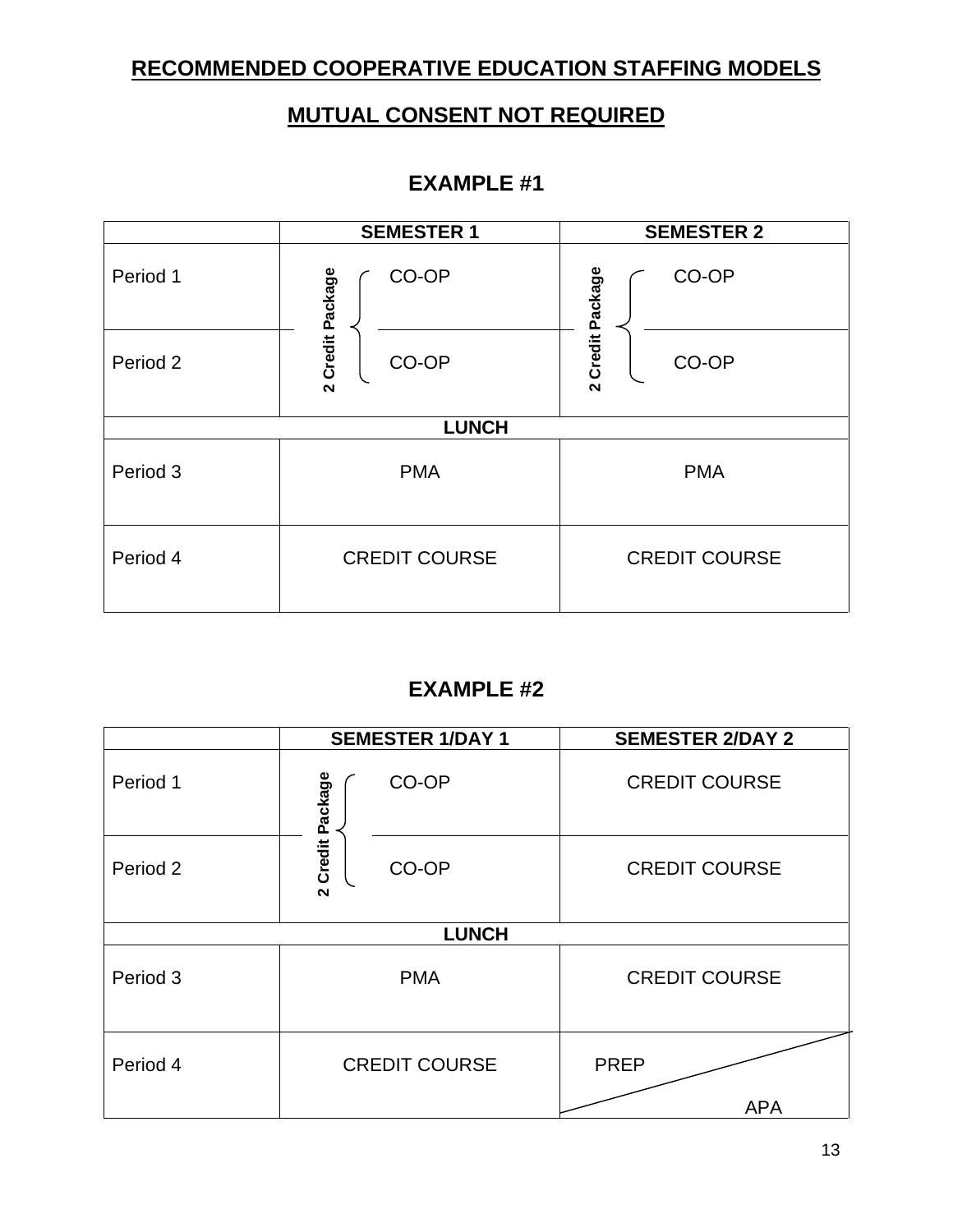## **EXAMPLE #3 (a)**

|          | <b>SEMESTER 1/DAY 1</b> |              |                  | <b>SEMESTER 2/DAY 2</b> |
|----------|-------------------------|--------------|------------------|-------------------------|
| Period 1 |                         | CO-OP        |                  | CO-OP                   |
| Period 2 | 4 Credit Package        | CO-OP        | 4 Credit Package | CO-OP                   |
|          |                         | <b>LUNCH</b> |                  |                         |
| Period 3 |                         | CO-OP        |                  | CO-OP                   |
| Period 4 |                         | <b>PMA</b>   |                  | <b>PMA</b>              |

## **EXAMPLE #3(b)**

|          | <b>SEMESTER 1/DAY 1</b>                  | <b>SEMESTER 2/DAY 2</b>                  |
|----------|------------------------------------------|------------------------------------------|
| Period 1 | <b>Designing Your Future</b><br>1 Credit | <b>Designing Your Future</b><br>1 Credit |
| Period 2 | CO-OP                                    | CO-OP<br>Credit Package                  |
|          | <b>LUNCH</b>                             |                                          |
| Period 3 | 2 Credit Package<br>CO-OP                | CO-OP<br>$\sim$                          |
| Period 4 | <b>PMA</b>                               | <b>PMA</b>                               |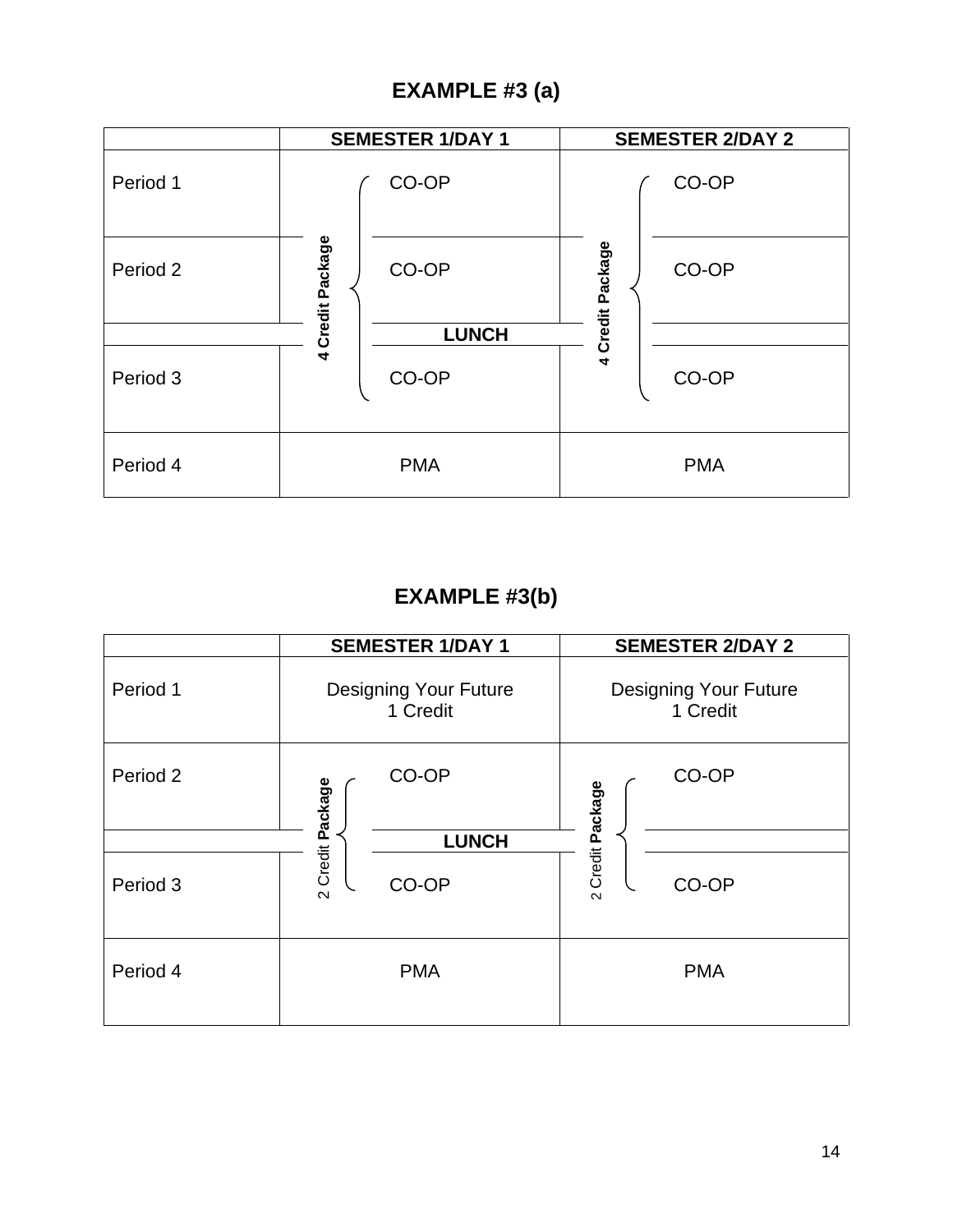### **EXAMPLE #4(a)**

|          | <b>SEMESTER 1/DAY 1</b> |              | <b>SEMESTER 2/DAY 2</b>   |
|----------|-------------------------|--------------|---------------------------|
| Period 1 |                         | CO-OP        | <b>CREDIT COURSE</b>      |
| Period 2 | Credit Package          | CO-OP        | <b>CREDIT COURSE</b>      |
|          |                         | <b>LUNCH</b> |                           |
| Period 3 | ო                       | CO-OP        | <b>CREDIT COURSE</b>      |
| Period 4 |                         | <b>PMA</b>   | <b>PREP</b><br><b>APA</b> |

## **EXAMPLE #4(b)**

|          | <b>SEMESTER 1/DAY 1</b>                  | <b>SEMESTER 2/DAY 2</b>   |
|----------|------------------------------------------|---------------------------|
| Period 1 | <b>Designing Your Future</b><br>1 Credit | <b>CREDIT COURSE</b>      |
| Period 2 | CO-OP<br>2 Credit Package                | <b>CREDIT COURSE</b>      |
|          | <b>LUNCH</b>                             |                           |
| Period 3 | CO-OP                                    | <b>CREDIT COURSE</b>      |
| Period 4 | <b>PMA</b>                               | <b>PREP</b><br><b>APA</b> |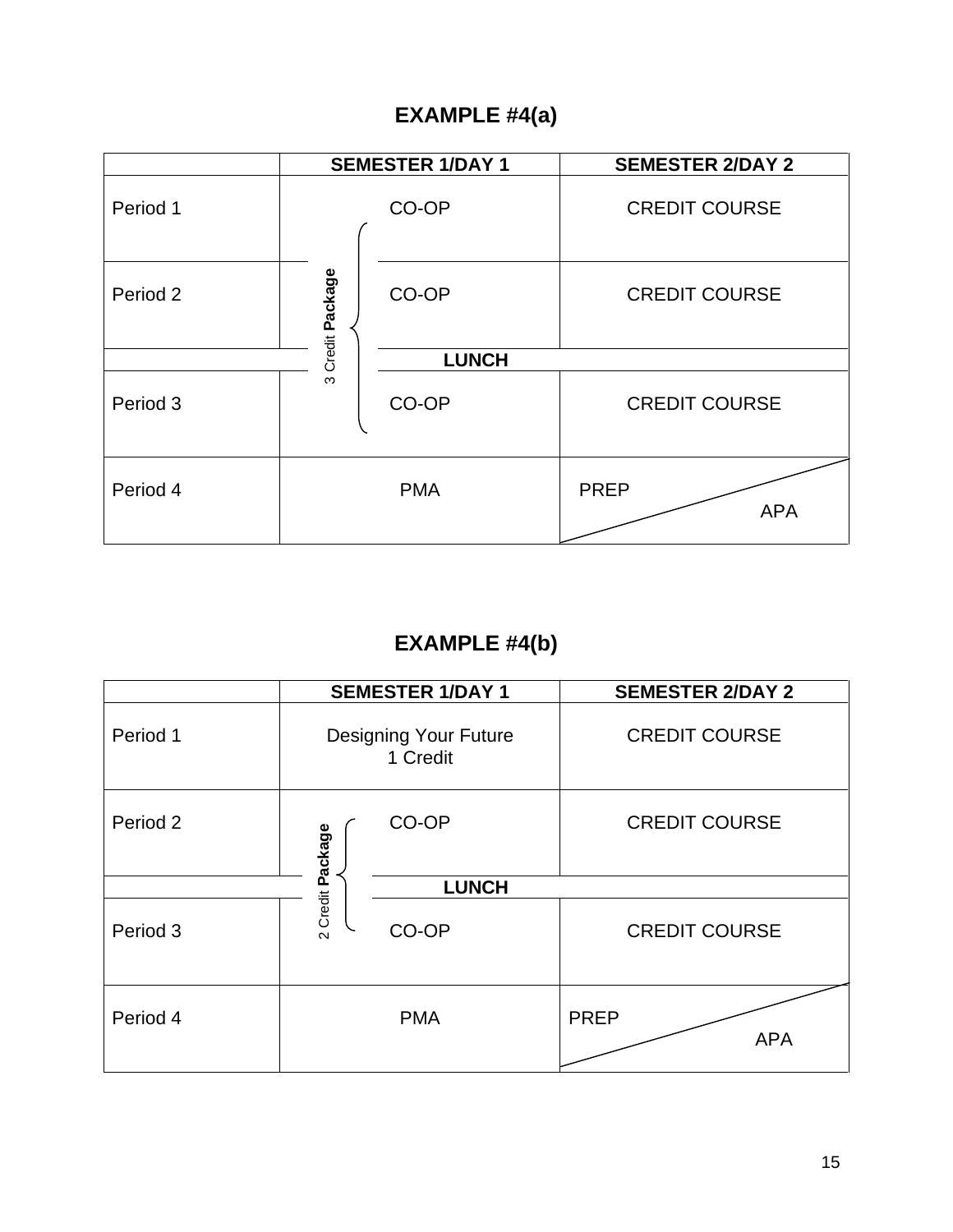### **EXAMPLE #5(a)**

|          |                  | <b>SEMESTER 1/DAY 1</b> | <b>SEMESTER 2/DAY 2</b>   |
|----------|------------------|-------------------------|---------------------------|
| Period 1 |                  | CO-OP                   | <b>CREDIT COURSE</b>      |
| Period 2 | 4 Credit Package | CO-OP                   | <b>CREDIT COURSE</b>      |
|          |                  | <b>LUNCH</b>            |                           |
| Period 3 |                  | CO-OP                   | <b>CREDIT COURSE</b>      |
| Period 4 |                  | <b>PMA</b>              | <b>PREP</b><br><b>AMA</b> |

## **EXAMPLE #5(b)**

|          | <b>SEMESTER 1/DAY 1</b>                  | <b>SEMESTER 2/DAY 2</b>   |
|----------|------------------------------------------|---------------------------|
| Period 1 | <b>Designing Your Future</b><br>1 Credit | <b>CREDIT COURSE</b>      |
| Period 2 | CO-OP                                    | <b>CREDIT COURSE</b>      |
|          | <b>LUNCH</b>                             |                           |
| Period 3 | 3 Credit Package<br>CO-OP                | <b>CREDIT COURSE</b>      |
| Period 4 | <b>PMA</b>                               | <b>PREP</b><br><b>APA</b> |